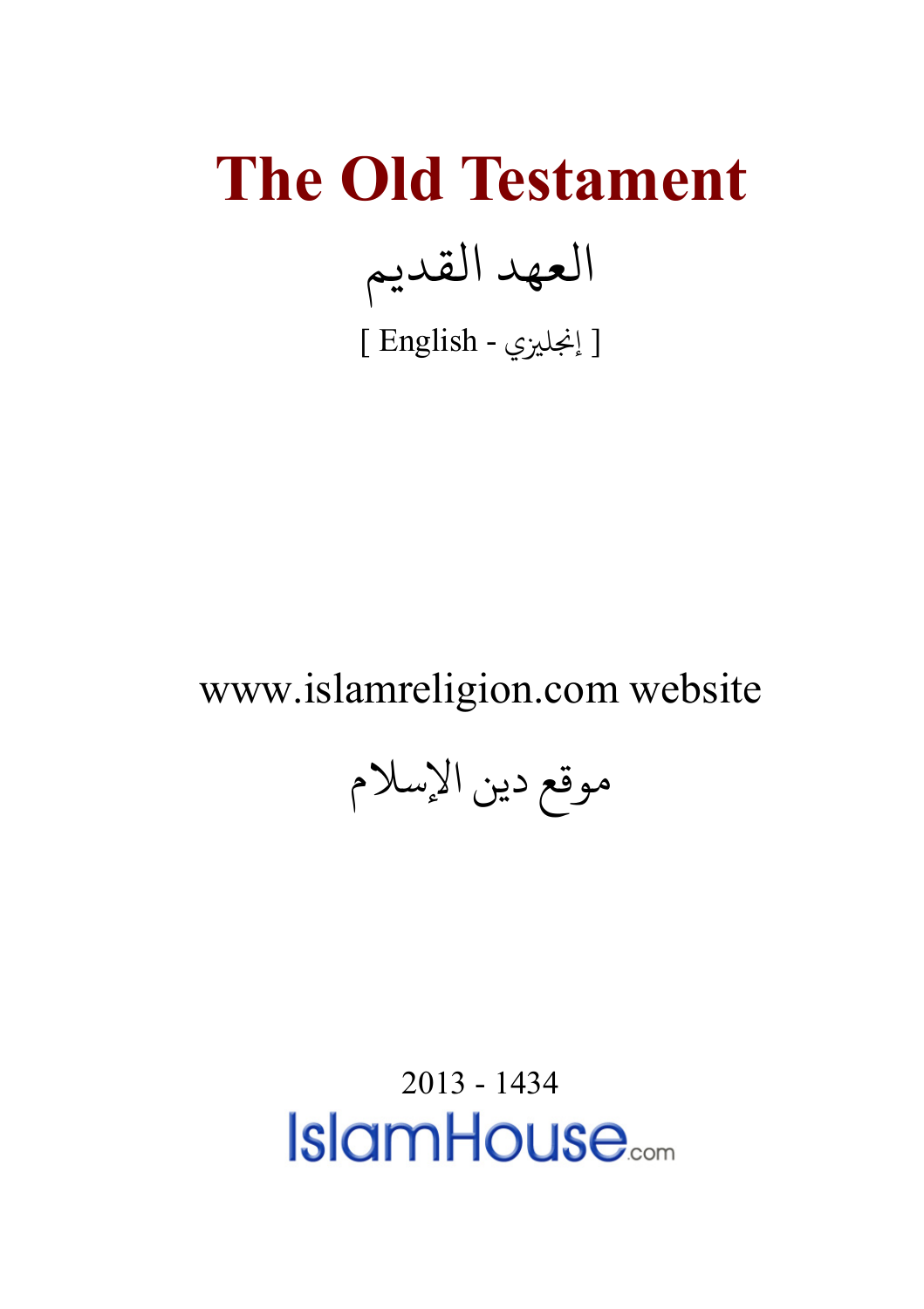

*"[The Bible] has noble poetry in it; and some clever fables; and some blood-drenched history; and a wealth of obscenity; and upwards of a thousand lies."*

—Mark Twain, *Letters from the Earth*, Vol. II

Let's begin by putting "two of every sort (of animal) into the ark," and then … Oh, wait. Was that "*two* of *every* sort," as per Genesis 6:19, or seven of clean and two of unclean animals, as per Genesis 7:2-3?

Hmm. Well, we've got up to 120 years to think about it, because that's the limit of the human lifespan, as per God's promise in Genesis 6:3. So, just like Shem …

Oops. Bad example. Genesis 11:11 states, "Shem lived five hundred years..."

Oookay, forget Shem. So, just like Noah … Double Oops. Genesis 9:29 teaches, "So all the days of Noah were nine hundred and fifty years; and he died." So let's see, Genesis 6:3 promised a lifespan limited to a hundred and twenty years, but a few verses later both Shem and Noah broke the rule?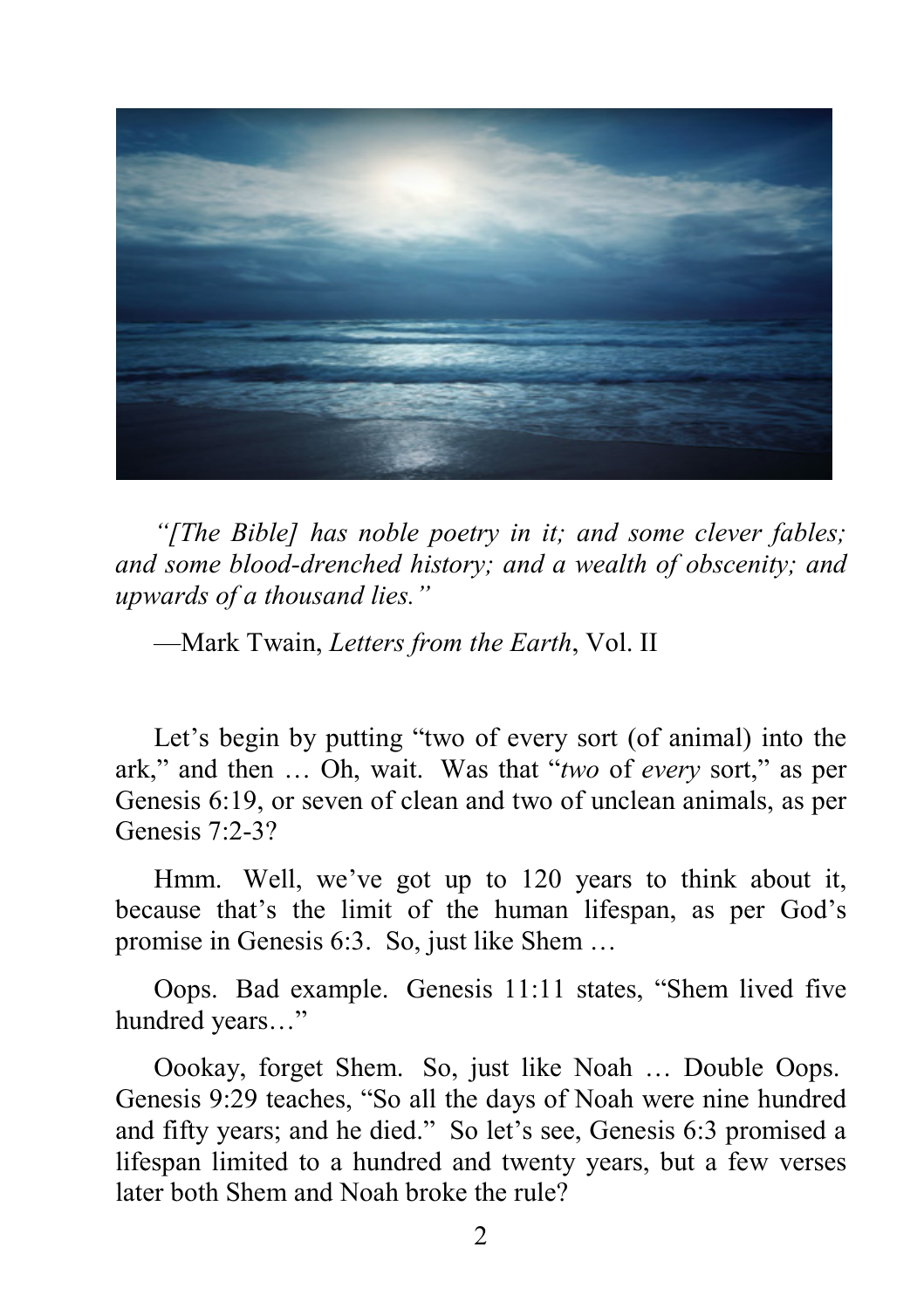Whoa, time out.

Let's look at Old Testament dates from a different angle. Here's Genesis 16:16: "Abraham was eighty-six years old when Hagar bore Ishmael to Abraham." Genesis 21:5 tells us, "Now Abraham was one hundred years old when his son Isaac was born to him." So let's see, one hundred minus eighty-six, subtract the six from the first ten, nine minus eight … I get fourteen. So Ishmael was fourteen when Isaac was born.

A bit later, in Genesis 21:8, we read, "So the child (Isaac) grew and was weaned." Now, weaning in the Middle East takes two years, according to ethnic custom. So tack two onto fourteen, and Ishmael was sixteen before Sarah ordered Abraham to cast him out (Genesis 21:10).

Fine.

So far.

A couple more verses, and Genesis 21:14-19 portrays the outcast Ishmael as a helpless infant rather than an able-bodied, sixteen-year-old youth, as follows:

So Abraham rose early in the morning, and took bread and a skin of water; and putting it on her shoulder, he gave it and *the boy* to Hagar, and sent her away. Then she departed and wandered in the Wilderness of Beersheba. And the water in the skin was used up, and she *placed the boy under one of the shrubs*. Then she went and *sat down across from him* at a distance of about a bowshot; for she said to herself, "Let me not see the *death of the boy*." So she sat opposite him, and lifted her voice and wept.

And God heard the voice of *the lad*. Then the angel of God called to Hagar out of heaven, and said to her, "What ails you, Hagar? Fear not, for God has heard *the voice of the lad* where he is. Arise, *lift up the lad* and *hold him with your hand*, for I will make him a great nation."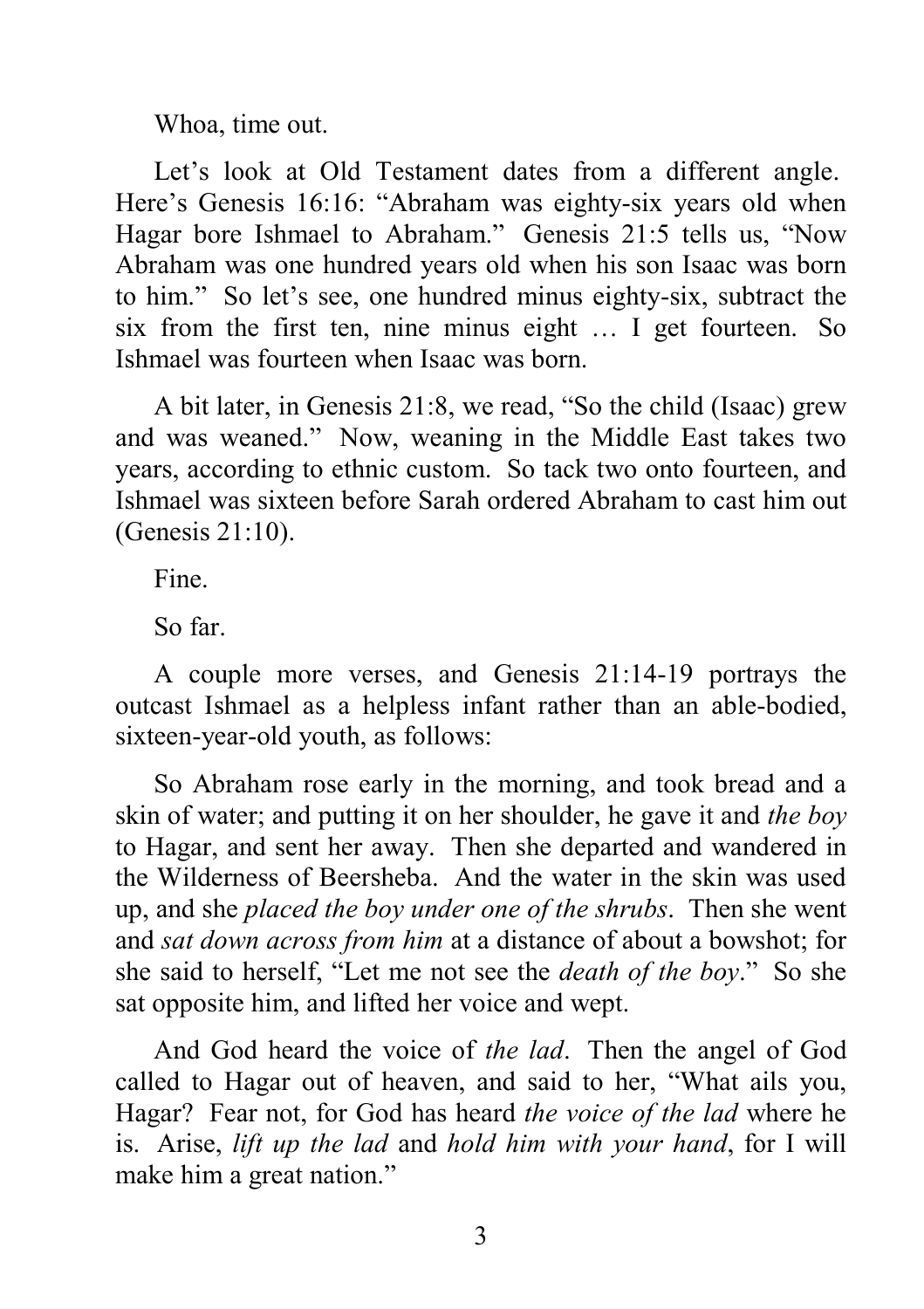Then God opened her eyes, and she saw a well of water. And she went and filled the skin with water, and *gave the lad a drink*."

A sixteen-year-old youth described as a "boy" or a "lad?" In a time and place when sixteen year-olds were commonly married and awaiting their second or third child while supporting a growing family? In addition to being hunters, soldiers and, albeit rarely, even kings on occasion? Sixteen years equated to manhood in Ishmael's day. So how exactly did his father give the sixteen year-old "boy," Ishmael, to Hagar? And how did she leave him crying (i.e., "the voice of the lad") like a helpless baby under a shrub? And how, precisely, did his mother lift him up and hold him with her hand? Lastly, are we truly expected to believe that Ishmael was so frail that his mother had to give him a drink, because he was unable to get it himself?

Uh, yes, that's the gist of it. That's what we're supposed to believe.

But wait, there's more.

2 Chronicles 22:2 teaches that "Ahaziah was forty-two years old when he became king…." Hunh. Forty-two years old. Hardly seems worthy of mention. Unless, that is, we note that 2 Kings 8:26 records, "Ahaziah was *twenty-two years old* when he became king …" So which was it? Forty-two or twenty-two?

Let's take a hint from the Bible. 2 Chronicles 21:20 teaches that Ahaziah's father, King Jehoram, died at the age of forty.

Ahem.

King Jehoram died at the age of forty and was succeeded by his son, who was forty-two? In other words, King Jehoram fathered a child two years older than himself? Arithmetic, according to Mickey Mouse, is "Being able to count up to twenty without taking off your shoes." But between the reader's toes and all appendages of the family cat, there's no way to make sense of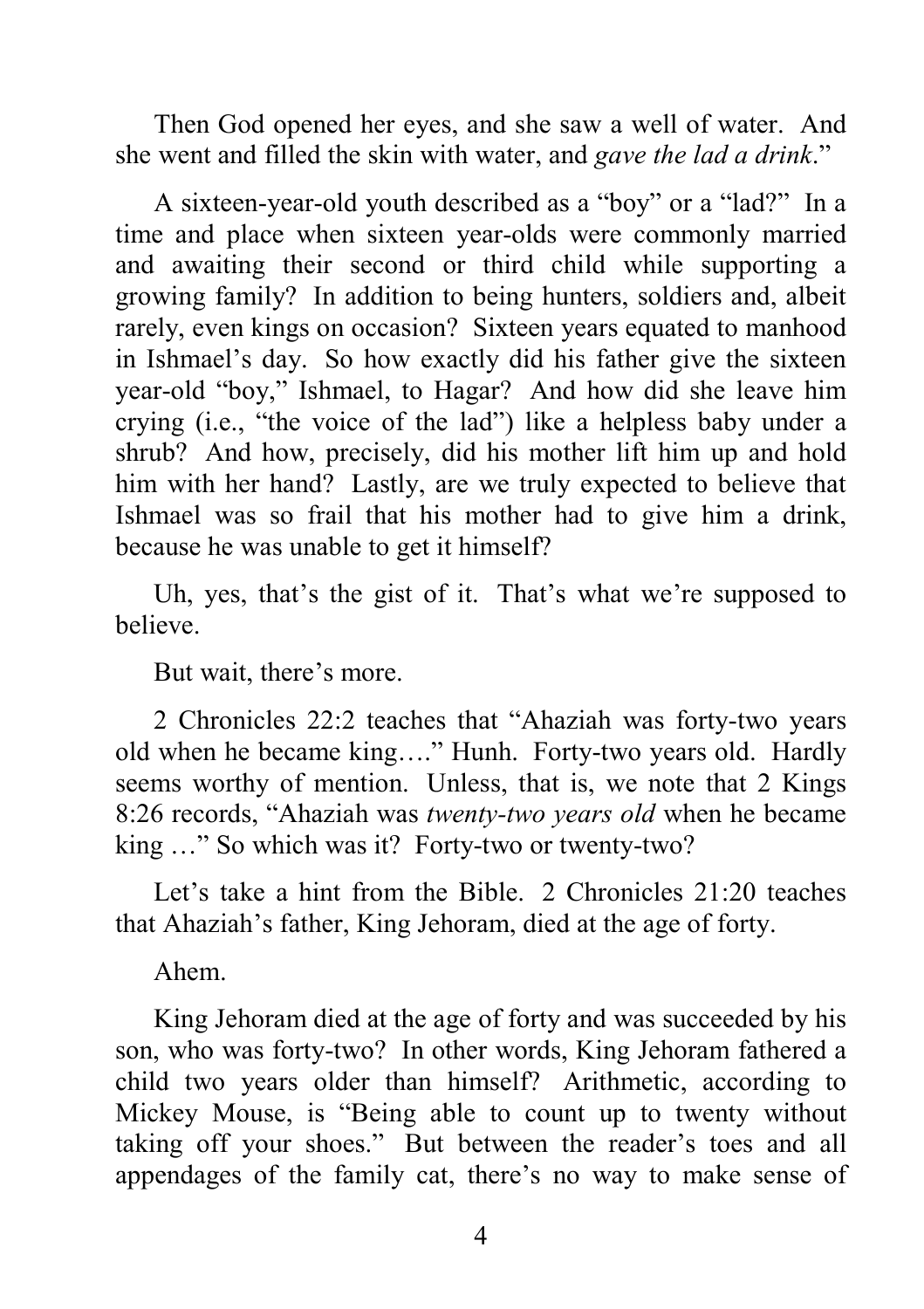these figures. And while the logical conclusion approaches ramming speed, 2 Chronicles 22:1 points out that Ahaziah was King Jehoram's *youngest* son, for raiders had killed all Jehoram's older sons.

So if Ahaziah was two years older than dear departed Dad, how many years did his older brothers have on their father?

Obviously, 2 Chronicles 22:2 can't be trusted and 2 Kings 8:26, which teaches that Ahaziah was twenty-two when he became king, must be the correct version.

So King Jehoram died at forty (2 Chronicles 21:20) and was succeeded by Ahaziah, who was twenty-two (2 Kings 8:26). Which means King Jehoram was eighteen when Ahaziah was born, and roughly seventeen when he was conceived. Not only that, but Jehoram had older sons (2 Chronicles 22:1), so he must have started his family at the age of fifteen or less. So much for Ishmael having been a helpless lad at the age of sixteen. It was a time when teenagers were men.

But what about 2 Chronicles 22:2, which states that Ahaziah was forty-two when he assumed the throne?

A copying error, no doubt.

But that's not the point.

Isaiah 40:8 claims that "the word of our God stands forever." This assertion doesn't excuse copying errors, or any other error, regardless how slight. In fact, according to Isaiah 40:8, any "word" which has not "stood forever" is disqualified as having been from God.

Which should make us question the authorship.

If "the word of our God stands forever," and the "word" of Ahaziah's age doesn't stand the test of time, whose word is it? God's or Satan's?